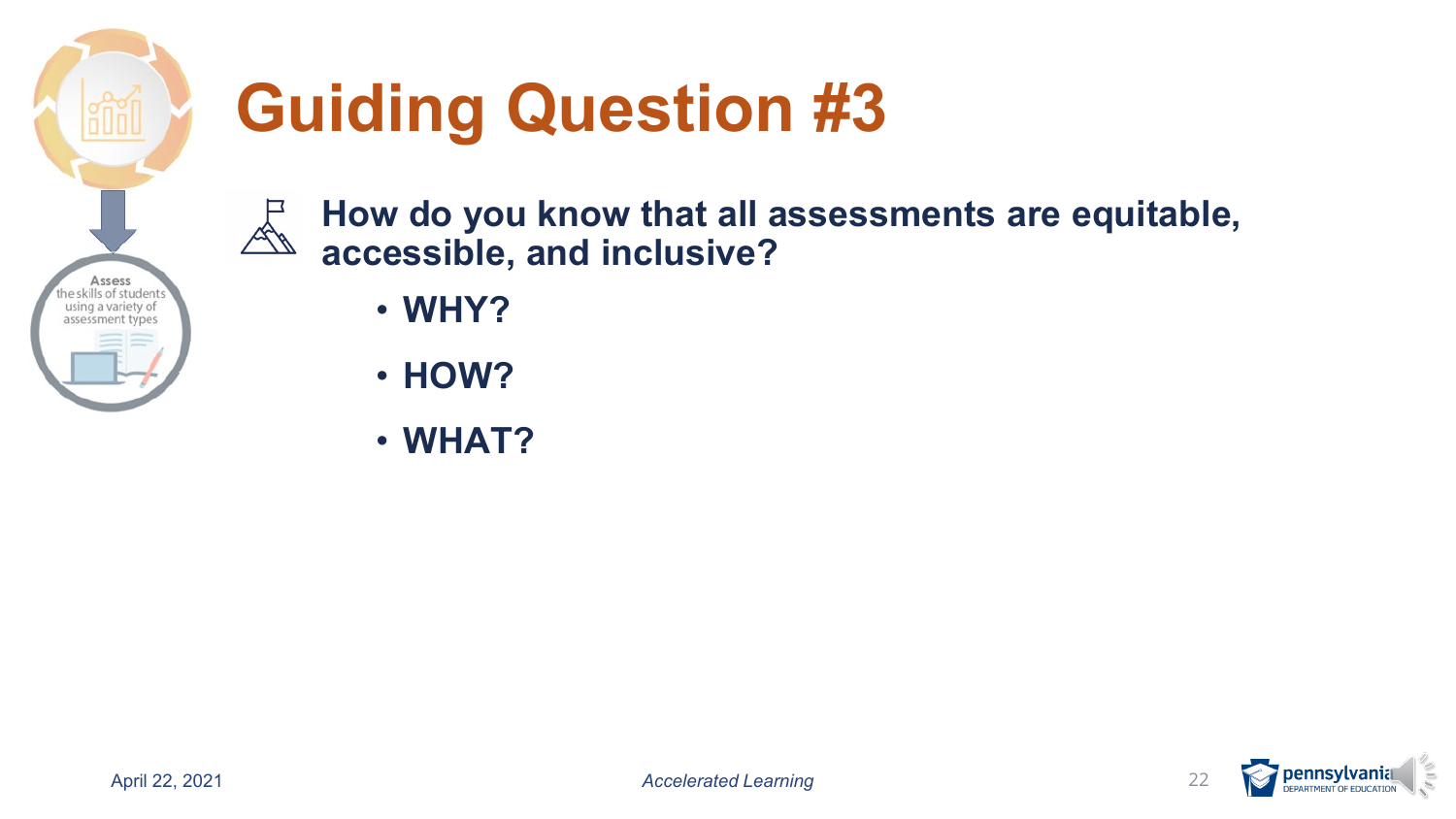

 $^2\!A$ 

# **Why is this important?**

- It is imperative that LEAs incorporate accessible, equitable, and inclusive lenses to implement plans for instruction and assessment which:
	- apply Universal Design for Learning (UDL) principles
	- develop equitable accommodations
	- utilize inclusive practices

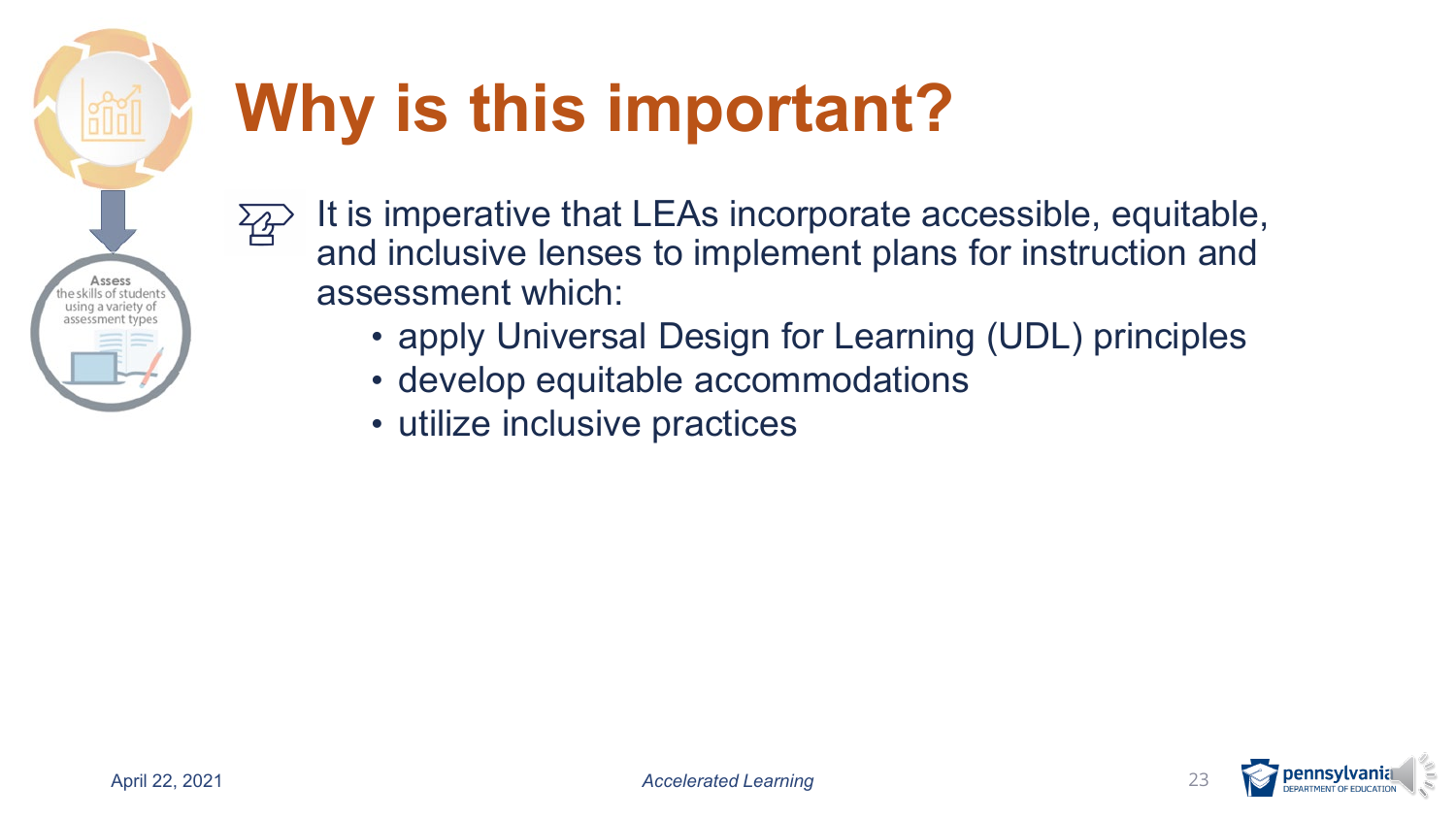# **How will we achieve success?**

 It is important for all students to be successful. To achieve success LEAs should:

- address the learning needs and monitor progress of all students.
- administer additional assessments and implement individual accommodations.
- include a blend of qualitative and quantitative data.
- apply UDL principles.
- include data such as demographic, classroom processes, and perceptions.
- utilize multiple, varied methods of student performance (modes & modalities).
- include assessment before, during, and after learning.
- • identify students in need of additional services and students ready for adjustments in instructional content.

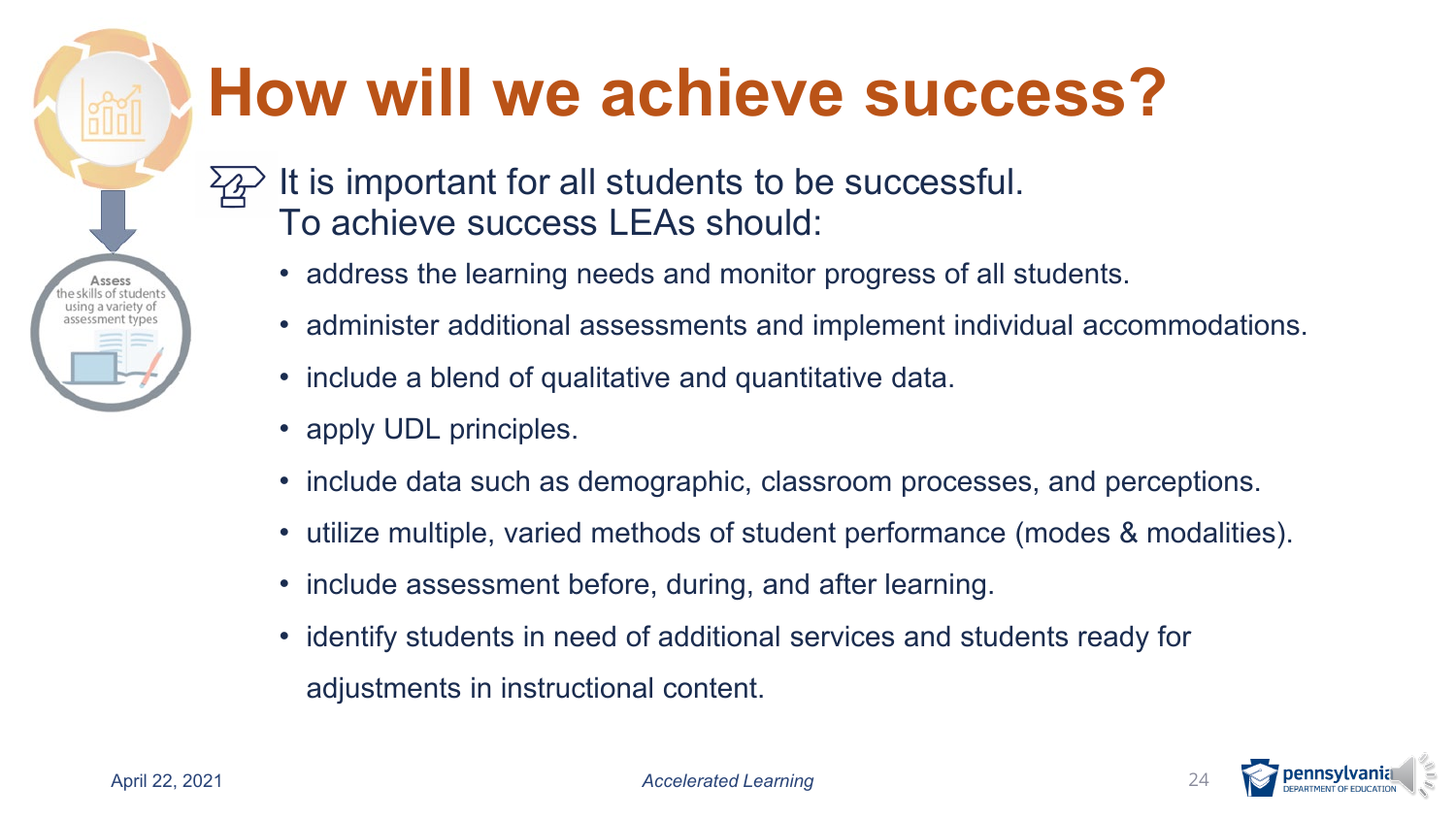# **What resources support this initiative?**



[PDE Accommodations Guidelines](https://www.education.pa.gov/Documents/K-12/Assessment%20and%20Accountability/PSSA/Accommodations/Accommodations%20Guidelines%20for%20PSSA%20and%20Keystone%20Exams.pdf) 

[Accommodations vs. Modifications](https://www.washington.edu/doit/what-difference-between-accommodation-and-modification-student-disability) 

[Essentialized Examples](https://www.pattan.net/Disabilities/Students-with-Significant-Cognitive-Disabilities/Alternate-Eligible-Content-and-the-Essentializatio/Essentialized-Examples)

[Incorporating Essentialized Examples into Lessons and Unit](https://www.youtube.com/watch?v=ThXIBkN6jX0) Planning

[PASA Eligibility Criteria](https://www.pattan.net/assets/PaTTAN/07/07639734-f5fe-436d-ba8f-43fb8476dbd0.pdf)

[Family Resources for Complex Learners](https://sites.google.com/pattan.net/pattan-significant-cognitive-d/home) 

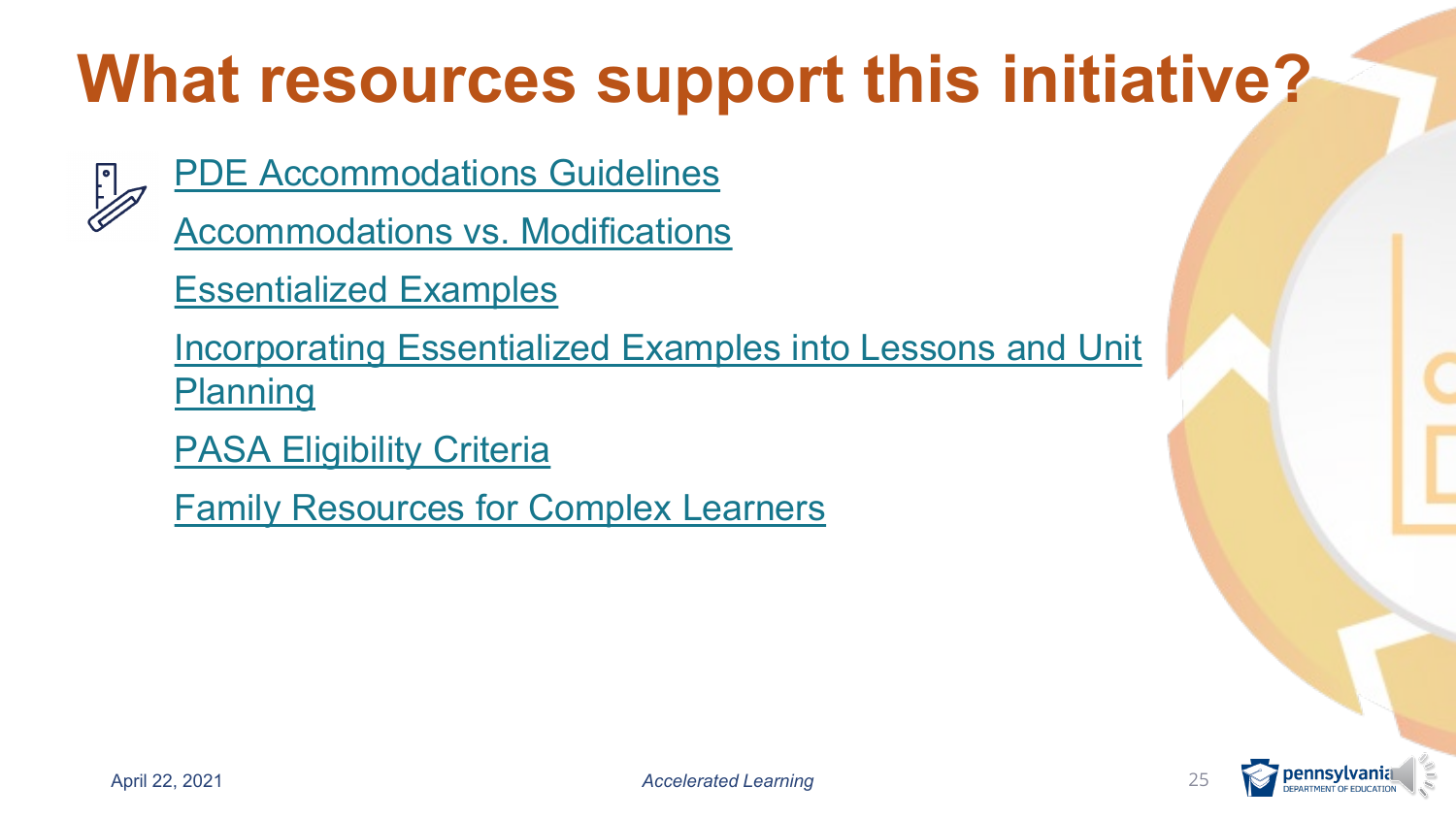### **Reflection**

Do we have a process to evaluate assessments through equitable, accessible, and inclusive lenses?

| <b>Not Yet Evident</b> | <b>Emerging</b>       | <b>Operational</b>    | <b>Exemplary</b>       |
|------------------------|-----------------------|-----------------------|------------------------|
| There is little to no  | There is an           | There is an           | There is an            |
| evidence of an         | assessment evaluation | assessment evaluation | assessment evaluation  |
| assessment evaluation  | process for some      | process for most      | process for all        |
| process.               | assessments and       | assessments and       | assessments and        |
|                        | minimal evidence for  | adequate evidence for | extensive evidence for |
|                        | evaluation of equity, | evaluation of equity, | evaluation of equity,  |
|                        | accessibility, and    | accessibility, and    | accessibility, and     |
|                        | inclusivity.          | inclusivity.          | inclusivity.           |



**:lllll**